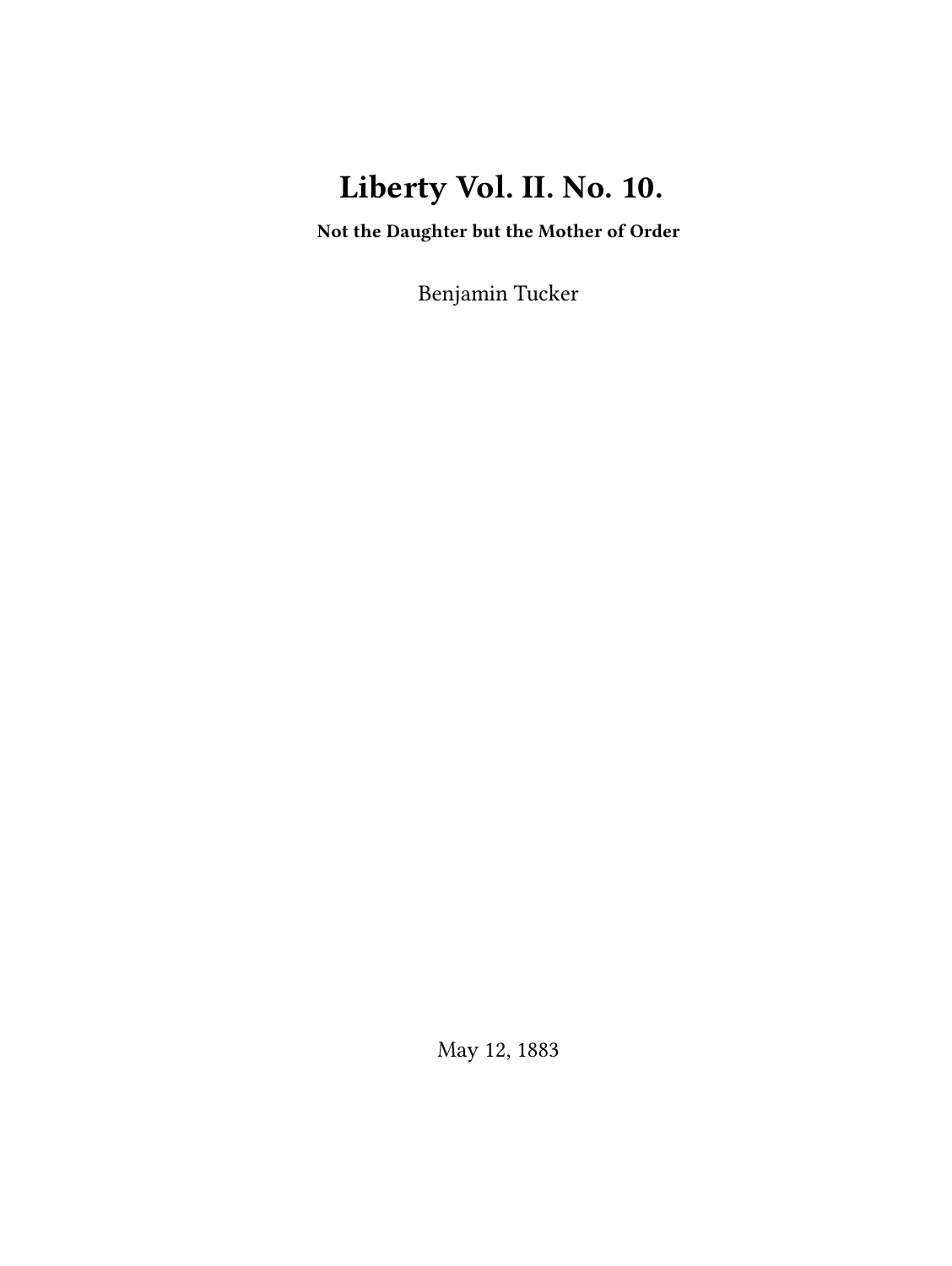# **Contents**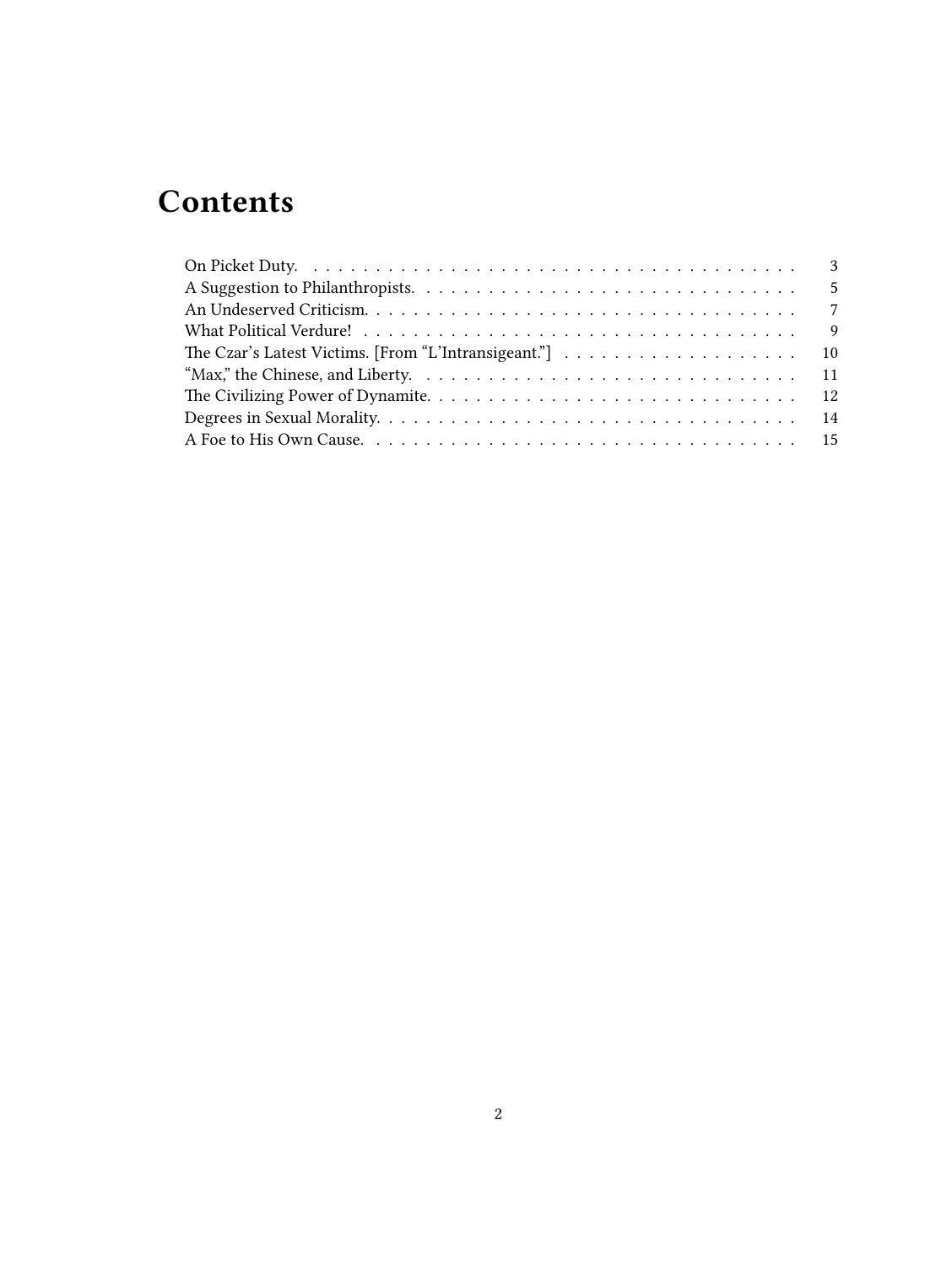"For always in thine eyes, O Liberty! Shines that high light whereby the world is saved; And though thou slay us, we will trust in thee." John Hay.

### <span id="page-2-0"></span>**On Picket Duty.**

Democracy has been defined as the principle that "one man is as good as another, if not a little better." Anarchy may be defined as the principle that one government is as bad as another, if not a little worse.

Alfred E. Giles has written an admirable pamphlet entitled "Marriage and Divorce," from which we should be glad to quote if we had space. He takes the most radical ground in favor of freedom. Published by Colby & Rich, 9 Montgomery Place, Boston.

In a lecture in Milwaukee a short time ago Clara Neyman of New York said that, "if women could have the right to vote, they would devise better means of reform than those of narrow prohibition." Yes, indeed; there would be nothing narrow about their prohibition; it would be of the broadest kind, including everything from murder to non-attendance at church.

The carriage which contained Alexander II. at the time of the catastrophe of March 1, 1881, has been placed in the museum of the imperial stables at St. Petersburg. It looks just as it did after the explosion. The lower part of the rear panel is gone and the upper part shattered. The inside seat is displaced and damaged. There are also some cracks in the coachman's seat. The successor of Alexander II. should pay frequent visits to this museum. He now may learn useful lessons there.

We receive with great pleasure the San Francisco "Truth." It is daring, energetic, and enthusiastic, and  $-$  better still  $-$  is gradually working its way out of the darkness and tyranny of State socialism into the light and liberty of Anarchy. It will soon be marching by our side. We were pleased to see in a recent issue, by the way, the following short but significant letter from Mr. John F. Kelly: "Enclosed you will find \$2.00, one year's subscription for 'Truth.' Do not send me that capitalistic abomination, 'Progress and Poverty,' as a premium."

Emile de Laveleye has been writing two articles on what he calls the "European Terror." One appeared in the April issue of the "Fortnightly Review," the other in the April issue of the "Contemporary." In the former article he says that Socialists are divided into two sects, one of which aims to realize its desires through the State and the other to abolish the State. In the latter article, correcting Proudhon's alleged statement that any one endeavoring to ameliorate social conditions is a Socialist, he states that Socialism *necessarily* implies the use of the State as an instrument of reform. Consistent, isn't it? Yet this is a fair sample of what the economists know about Socialism. And M. de Laveleye is one of the fairest of the sorry lot.

Comrade Tchaikovsky writes us from London, under date of March 29, that Kropotkine and three of his fellow prisoners were removed from Lyons to Clairvaux a few days before, in order to prevent any demonstration in the former city on March 18, the anniversary of the Commune. A letter from Mrs. Kropotkine, who is staying at Clairvaux, says that her husband is still under the common *régime* of central prisons, though the sub-minister of the interior had positively assured her that he and his friends should be placed under special regulations. Kropotkine says that the cells are cold and damp. No light  $-$  not even a candle  $-$  is allowed for any purpose,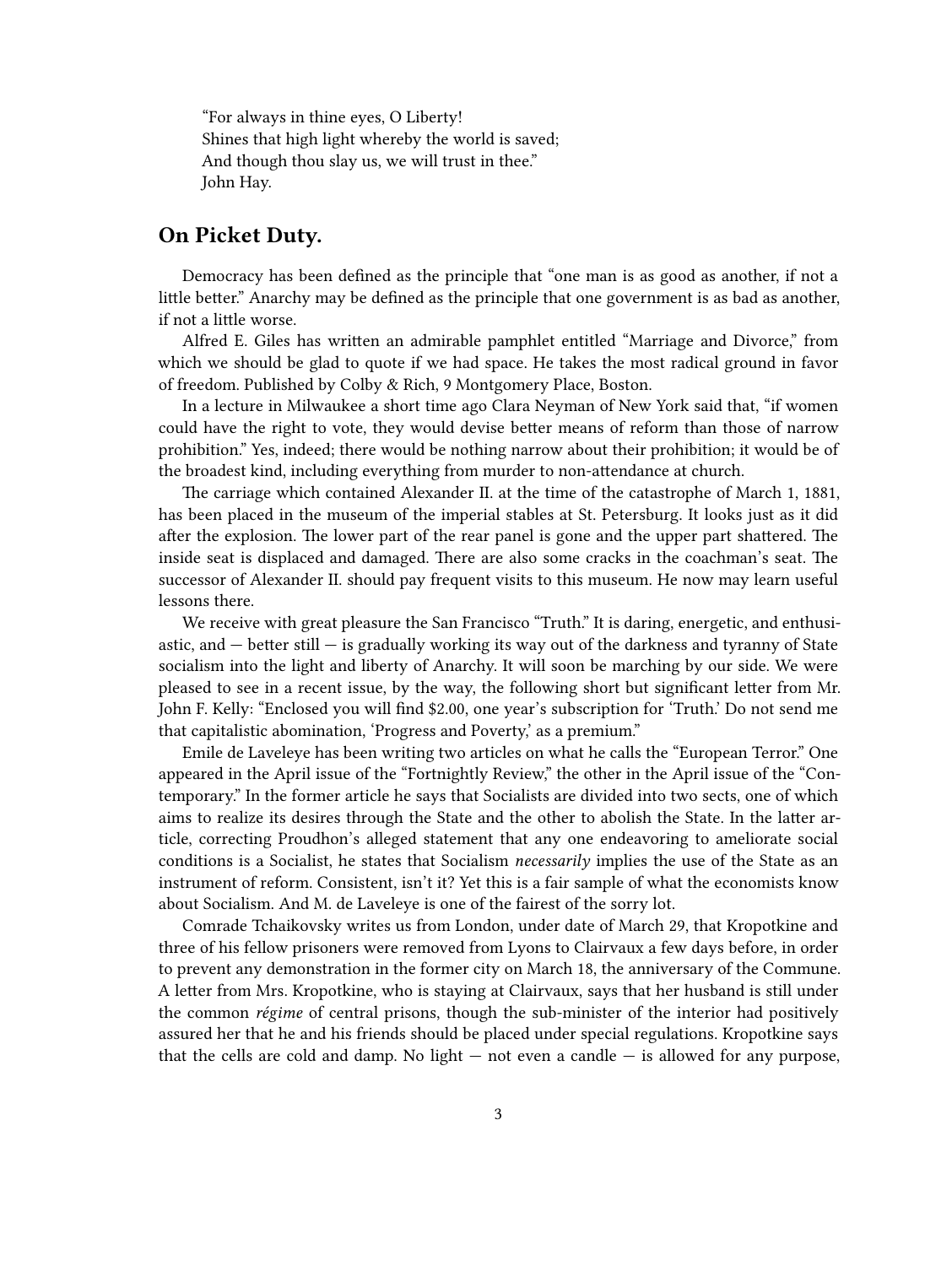and all literary work is forbidden. The food is rather above the usual prison fare, but no meat is allowed. In consequence of this prohibition, Kropotkine is suffering again from the scurvy which he contracted in Russian prisons. Under such conditions our valiant co-worker cannot live out half of his live years' term.

The latest scheme of the French authorities to get rid of the troublesome Anarchists is a law, now under discussion, by which all criminals convicted of a second offence may be banished to New Caledonia. Of course the bill contains a provision nominally excluding political offenders from its application, but this amounts to nothing. We all know how easy it is for a judge  $$ especially a French Roman Catholic judge — to construe a political offence into a violation of the common law. If the law passes, every man twice convicted of belonging to the International, or publishing revolutionary opinions, or manufacturing explosives, or doing any other similar thing will be shipped out of the country. By this steady drain on the revolutionary forces Premier Ferry hopes to avoid the necessity of again adopting the Thiers policy of wholesale massacre, which otherwise will be felt at no distant day. How much longer will tyrants continue guilty of the folly of resisting the inevitable!

If Henri Rochefort is correct in his statements, the French Orleanists have hit upon an instrument for effecting a *coup d'Etat* which has its advantages over the bayonet of the Napoleons and the bomb of the Nihilists. Somewhat more expensive, truly, but much less bloody. It is nothing less than the government bond. The French chamber of deputies recently voted to convert the five per cent. bonds into four and one-half per cents. For some days before the vote there was a panic in the stock market owing to the prevailing uncertainty as to the action of the chamber. Bonds were thrown on the market, in large quantities. Rochefort says that the sons of Louis-Philippe, in connection with their friends the Rothschilds, invested enormous sums in buying them up. By the vote of the chamber such bondholders as do not wish four and one-half per cents, may have their five per cent. redeemed. It is the intention of the Orleanists — we again quote Rochefort to present themselves at the French treasury some fine May morning and demand fifty million dollars or so in redemption of their bonds. The government, it is expected, being unable to pay, will find itself confronted with the dilemma of repudiation on the one hand or Orleanist rule on the other. A very pretty plot, surely! The restoration of a dynasty by a run on the Republic!

Josephine S. Tilton, in an interesting and well-written account of the Heywood trial furnished by her to several Liberal journals, makes this statement: "Mr. John Storer Cobb worked up and furnished important matter, and indeed to him is due the credit of bringing forward the point upon which hinged the successful issue of the trial." Mrs. Lucy N. Colman, in a letter to the "Truth-Seeker" makes this similar but more specific statement: "Mr. Cobb suggested that the government must be called upon to prove that the obnoxious advertisement was deposited in the mail by Mr. Heywood, and really that was the card which, in the technicality of the law, was the winning one." Liberty has no desire to detract from the credit duo to Mr. Cobb, but must protest most seriously against this throwing away of the victory which Mr. Heywood's act has won. If what these ladies say is true, then the very next man arrested on a similar charge, if he is unfortunate enough to have the fact of mailing fastened upon him, will go to prison. A tremendous victory, indeed! No, Mr. Heywood was acquitted on no such technicality. He was acquitted by the charge of Judge Nelson, especially those portions which declared questionable the evidence of a man who confesses, as Comstock did, his habit of deception, and that the government must prove that the article advertised was manufactured for the purpose of preventing conception. These decisions do secure the liberties of the people to a very considerable extent. Miss Tilton and Mrs.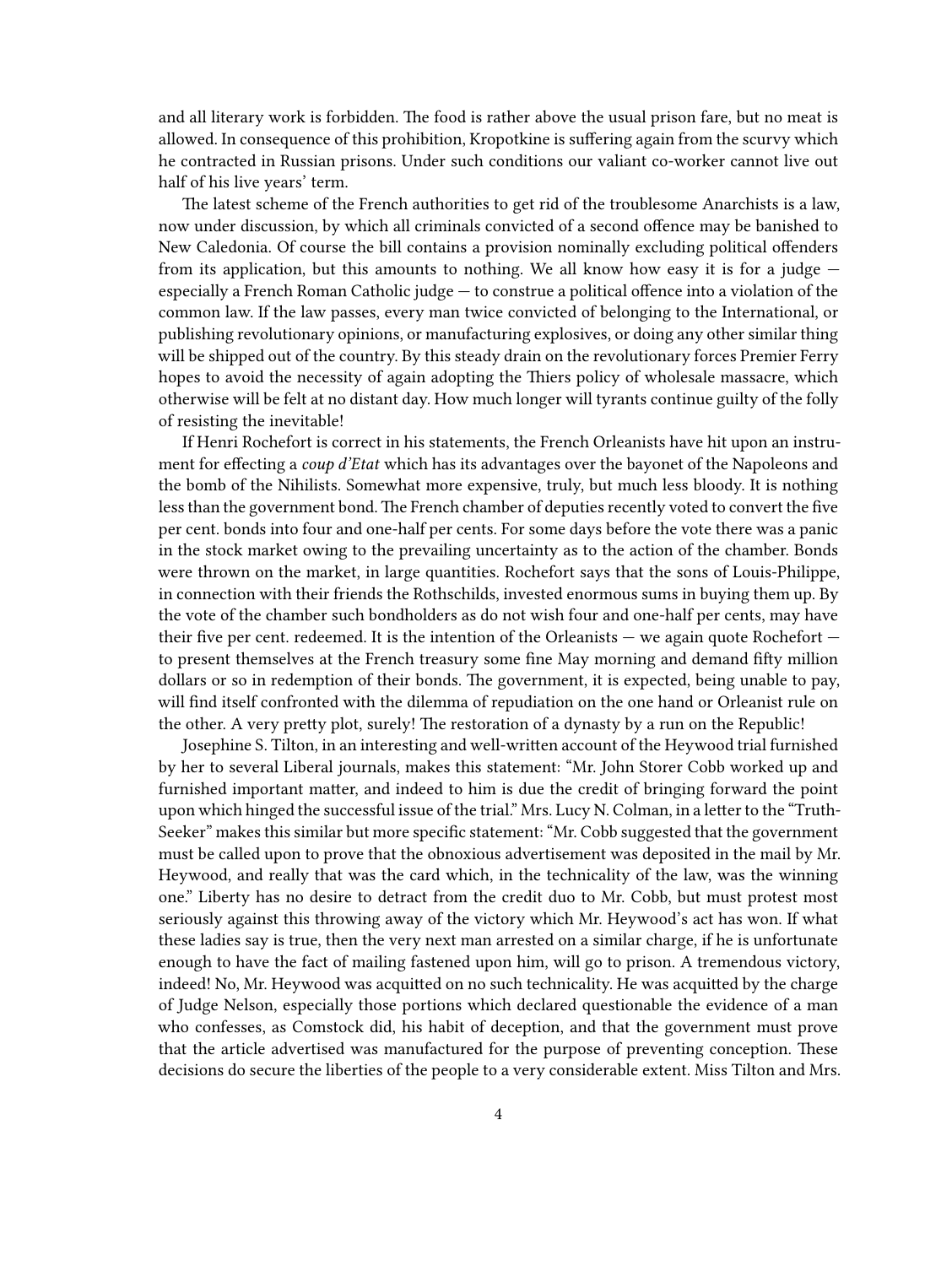Colman will see this, we are sure, and insist with us that Mr. Heywood's victory shall be utilized for all that it is worth.

The letter in another column from Patrick J. Healy of San Francisco is noteworthy. We little expected to receive from California a criticism of "Max" for his *lack* of liberality on the Chinese question: on the contrary, we expected to hear him condemned for excess thereof. But the disappointment is a gratifying one. Mr. Healy very properly condemns "Max's" proposal to enforce the Restriction Act in order to show that the presence of the Chinese is not the real evil. Liberty was very glad, nevertheless, to print such a proposal from the pen of one who formerly wished to exclude the Chinese for the opposite reason that he then supposed them to be the principal cause of low wages on the Pacific coast. Such an advance is well worth noting. Regarding the responsibility of monopoly for the decline of wages in California, "Max" is right, we think, and not Mr. Healy. Had there been no land or money monopoly, wages would only have been higher in the Pacific states in consequence of the advent of Chinese labor from one direction and Eastern capital from the other. Easy access to capital always tends to increase wages. Mr. Healy is also wrong in supposing "Max's" assertion that every man's wages under a just system would be his product or its equivalent is identical with Henry George's theory that every laborer produces his own wage-fund. The economists' theory of the wage-fund is perfectly correct. Consumption comes before production, and every man's wages are paid, out of the product of past labor (his own or another's),— that is, out of accumulated capital. The trouble is that our present system, instead of allowing this capital to accumulate in the hands of its producers and rightful owners, drains it off into the pockets of usurers. But even if the laborers possessed the capital, they would still have to live upon it while working and waiting for the completion of new products; in other words, their wages would still come out of capital. The words "or its equivalent" in "Max's" statement make his position, therefore, distinctly different from George's, but ho would have been still more accurate had he said that every man's wages under a just system would be an equivalent of his product paid in advance.

"A free man is one who enjoys the use of his reason and his faculties; who is neither blinded by passion, not hindered or driven by oppression, not deceived by erroneous opinions." — Proudhon.

### <span id="page-4-0"></span>**A Suggestion to Philanthropists.**

The writer was lately witness of a brief colloquial encounter between an American mechanic enjoying his noontide lunch on a dock in a neighboring city, and a respectable representative of the shoddy-minded American *bourgeois.*

"Ah!" said the latter; "these inferral 'communists' are both lunatics and knaves. Suppose they should succeed in killing off the Czar and all the other crowned heads,— they would only injure their own cause; for other czars, even more despotic, would immediately take their places."

"Well," replied the mechanic, calmly, "as for myself, I would not harm a fly, and would rather give up my dinner to yonder dock-rat than witness the cruelty of killing it; but I tell you, sir, that, if the Czar of Russia, or the Emperor of Germany, or the Prime Minister of England should at this moment appear before me, I would kill either of them as soon as I could reach them. I would count my poor life cheap in such a service for humanity. Killing is the best use that these imperial and ministerial loafers can be put to. Not but that I well understand that others would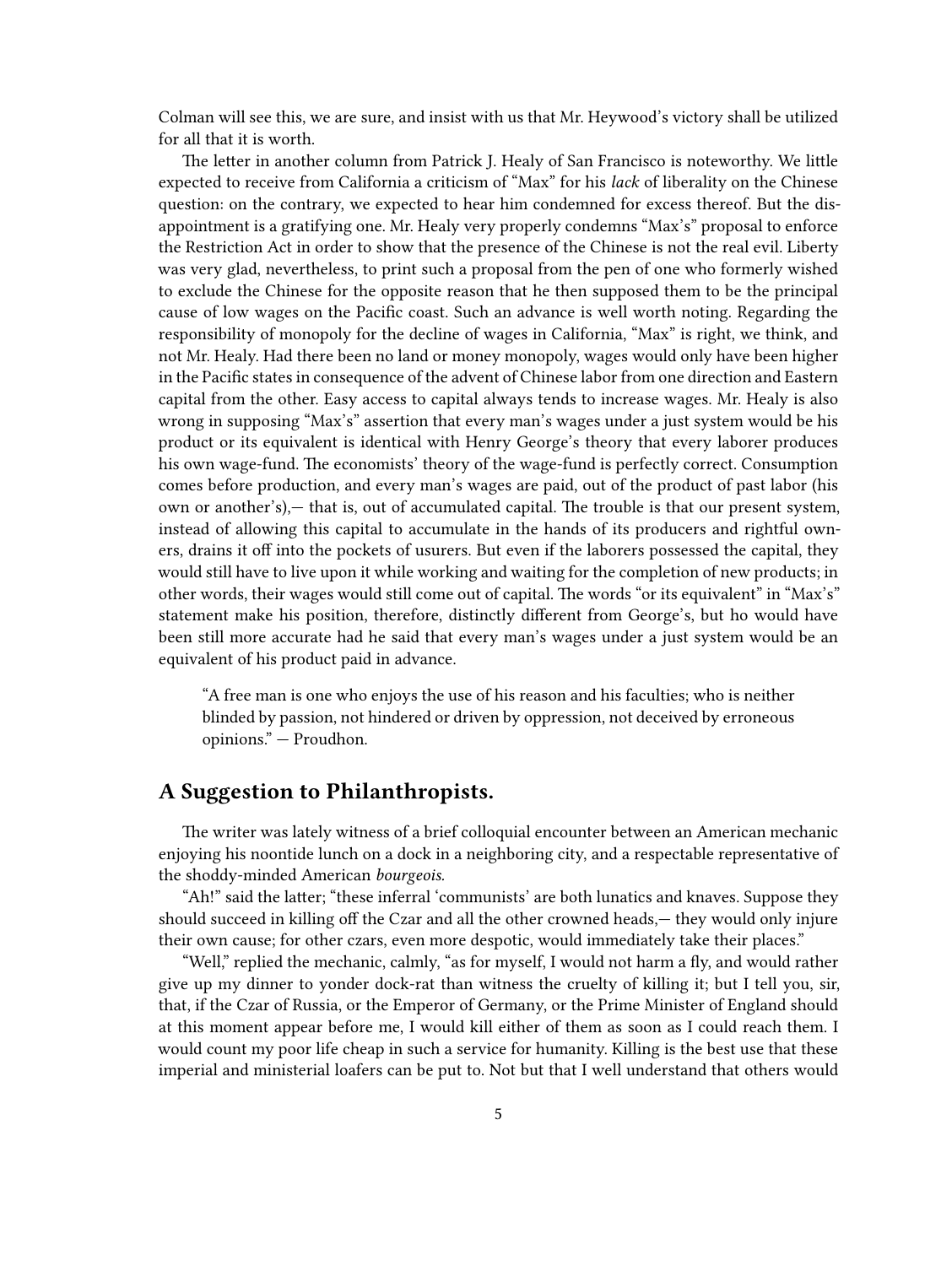immediately take their places; but whoever says that the assassination of tyrants does not put intelligence into anybody's head is sadly mistaken. Dynamite in its infant career has already set more thought and intelligence in motion than the plain, naked wrongs of labor would have brought out in a century. The poor wretch who kills an emperor, a Bismarck, or a Gladstone, exchanges these bloody and worthless scoundrels for whole volumes of enlightening discussion which will surely follow the act. To what better use could they be put? I advocate dynamite, sir, on American principles — as an investment."

Upon looking over the current literature of the day, since the time that God was pleased to take the late Emperor of Russia to himself, the plain-spoken American mechanic is not so lightly to be set down among the knaves and lunatics. As capital, sacrificed in the act of investment, the departed Czar practically cost humanity nothing, since, as our educated *bourgeois* friend with great force averred, his place is immediately filled by another without additional cost. But the income on this investment, reckoned on the basis of the volumes of light-spreading discussion which has since rolled in from every quarter of the world, is something astonishing to contemplate. Mark, then, the status of this captivating position in scientific usury as applied to the disposal of imperial tyrants and loafers. Under the *bourgeois*'s own terms, as stated in his oftreiterated proposition that the place of a "dynamited" tyrant is immediately made good without expense, the invested capital is practically zero. On the other hand, the income realized in the consequent animated epoch of light-spreading investigation and discussion is incalculable. One of two things, then, logically follows:— either the ready *bourgeois* argument, above-stated, against lifting tyrants, has some deeper subsidiary grounds never yet shown up, or else the disgusted law-and-order *bourgeois* is persistently offering the most convincing mercantile and humanitarian argument for wide-spread investments in tyrant killing.

The justice or expediency of taking away the State's agents of tyranny and robbery with dynamite is not affected a feather's weight by the fact that others will immediately fill their places. Why are all the great popular reviews to-day discussing social topics which they have persistently ignored in the past? Why are the great popular journals actively scouring about for articles on social topics and importuning writers for contributions which five years ago their editors contemptuously threw into the waste-basket when offered without money and without price? Why are the newspapers freighted every day with articles on socialism, communism, and anarchism, already half conceding the bottom wrongs that are threatening two continents? What is it that has aroused the popular interest so suddenly? What has excited the thirst after enlightenment all at once? Chiefly the fact that in the happy accident of history the Czar of Russia, Lord Leitrim, the Phoenix Park victims, and other fiends in authority have been offered up as paying investments in behalf of popular education. To say that a rich income of enlightening discussion has not been realized would be wilful perversion of a notorious fact. These fruitful investments, according to the ready *bourgeois* argument, involved no sacrifice to humanity. The nearest and dearest friends of the invested persons claim that God has taken them home to himself. To what better use, then, in the interest of all concerned, could they have been put?

As one of the sure results of enlightenment, it will yet become clear (and in the near future, too) in the minds of large masses of enslaved peoples that emperors and prime ministers have no more right to murder their subjects than the latter have to murder them. Once the dazzling mask of office torn from these legalized assassins, the standing wonder of posterity will be that they were not sacrificed as humanitarian investments sooner. We agree heartily with the disgusted and dynamite-haunted *bourgeois* that there can be no substantial and lasting advancement of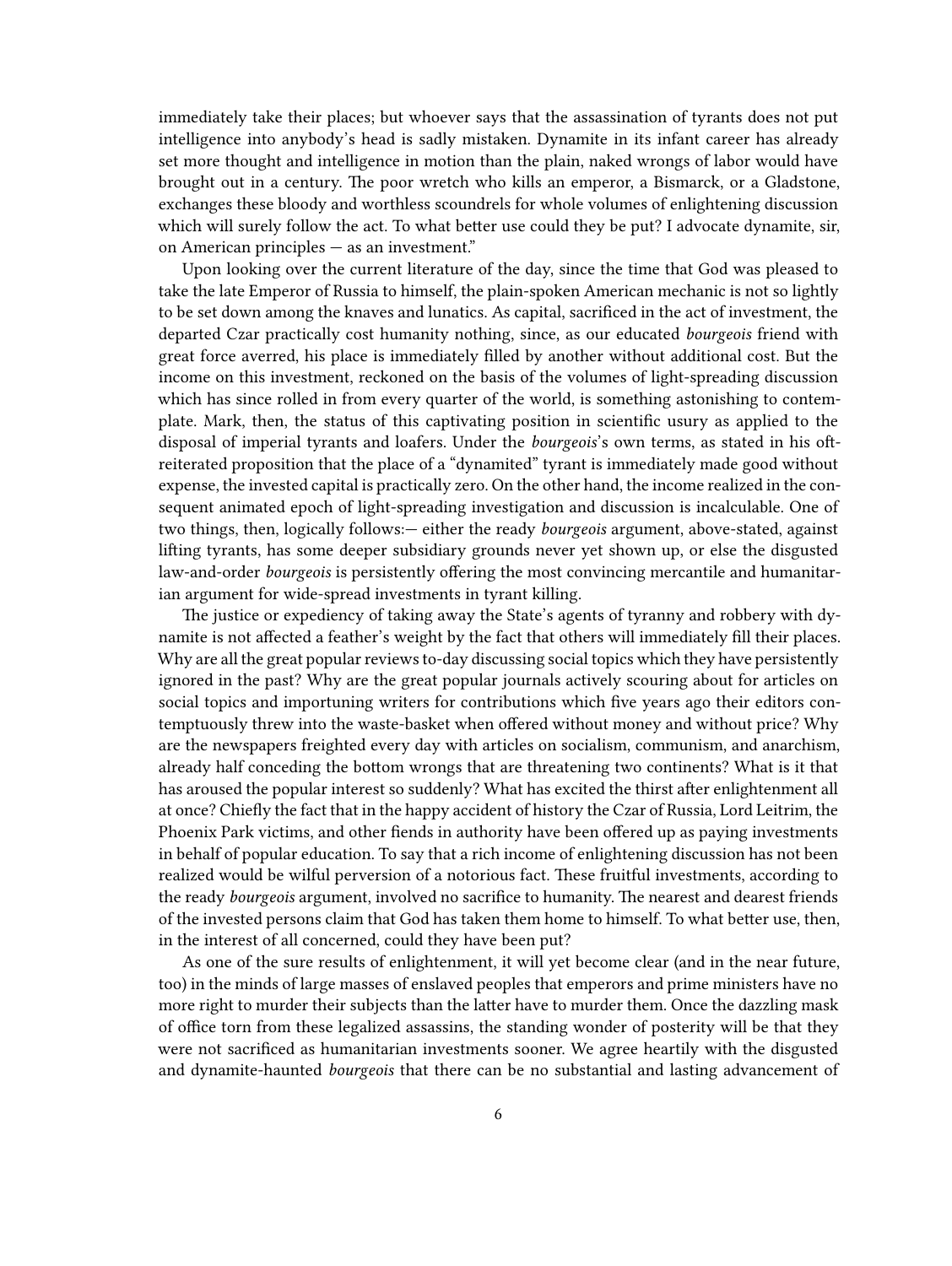the masses except to the extent that they become elevated by education and enlightenment. The only question at issue between us hinges upon a practical question of facts,— namely, whether the late investments in sacrificed tyrants have not already yielded a greater income of education and enlightenment than would have accrued had they been spared to live, even a century longer, in peace, with their duped and dutiful slaves. If so, then the minor objections to the investment have already been sufficiently answered by our *bourgeois* friends themselves. If God will only have the goodness to send for a tyrant now and then in the interest of popular education, humanity will soon be in shape to fill the orders cheerfully and promptly on the most favorable terms. To capitalists interested in sound, paying educational investments, the question may yet become a serious one whether it would not be wiser to pay some poor fellow a few hundred dollars for killing an emperor than to endow Harvard College with material for perpetuating the cowardly flunkyism which Wendell Phillips so righteously rebuked within its walls a year or two ago.

#### <span id="page-6-0"></span>**An Undeserved Criticism.**

#### *To the Editor of Liberty:*

Dear Sir,— Do you consider it either wise or just to complicate the solution of the social problem by stirring up racial prejudices as is done in the article entitled "Anarchism and Republicanism" in the last number of Liberty? I hoped for better things from the paper that so bravely defended the Chinese in the face of the almost unanimous denunciation of them by labor reformers throughout the country.

I am fully sensible of the many and grievous sins which may be laid at the doors of my race and of the negroes; but it certainly is utterly unfair to charge us with the entire social and political demoralization of the country. Has not the "cultured" native white class furnished, proportionately, by far the largest number of public thieves and political bosses? Would the Republic be any better, Anarchy any less desirable, if all the States enjoyed a combination of the present election laws of Rhode Island with those of the slave States before the war, thus effectually excluding the vulgar gin-drinking Irish and negroes from the suffrage and concentrating the power in the hands of the respectable element?

If this proscription of races for political vice continues, we may have Liberty next, with "Le Révolté," demanding the extermination of the Germans for their devotion to governmentalism, and then of the French for some other cause, and so on until none out the pure-blooded descendants of the Pilgrim Fathers remain to inherit the earth.

Really, it would appear as if the writer of the article in question were an Anarchist, not on principle, but because himself and the New England Brahmins are unable to monopolize the offices, and an atheist because the God of the Fathers has gone bade on them. The writer should enroll himself amongst the clergy of some positivist com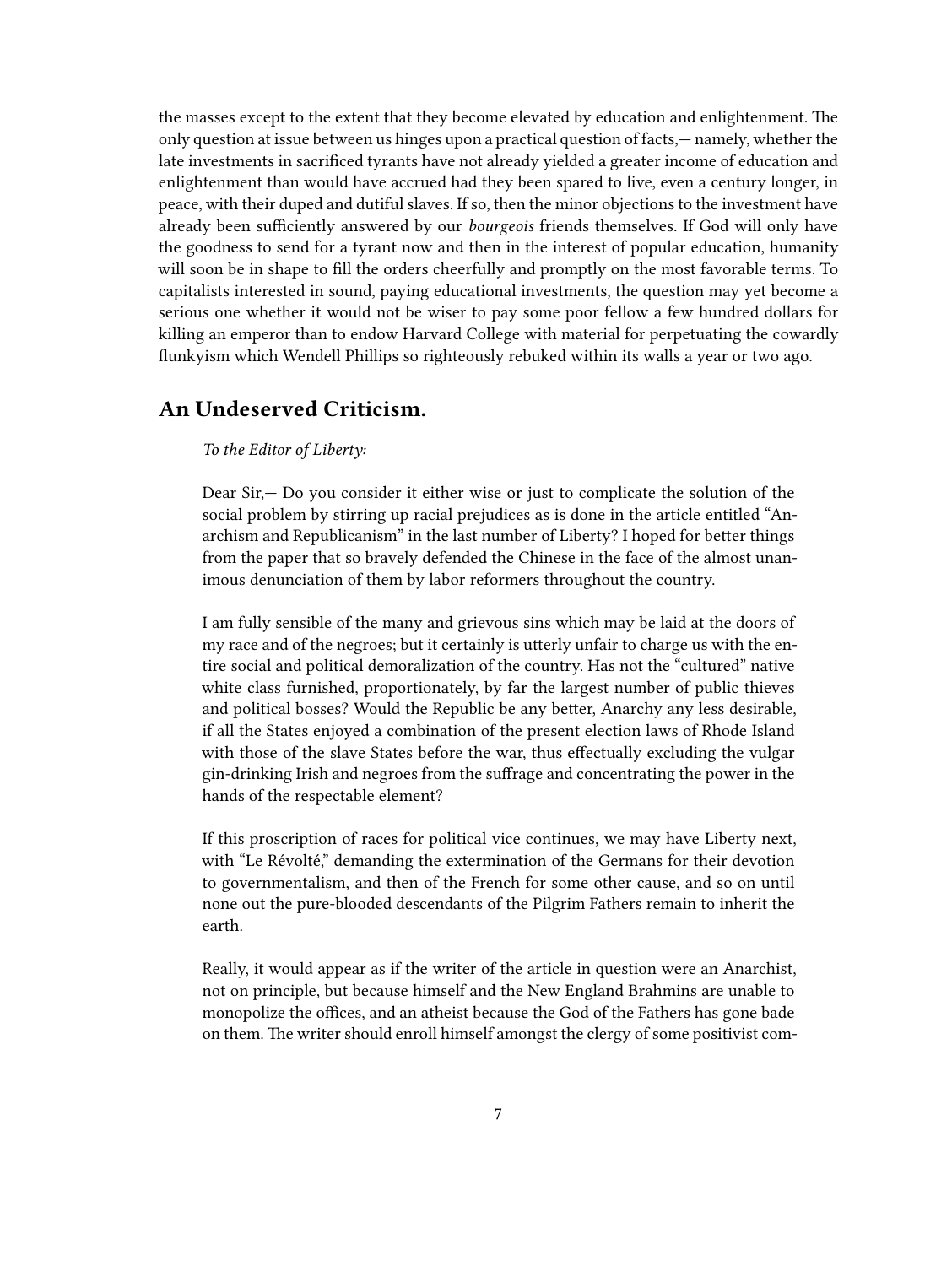munity, where his culture would be respected.

To me a government of the cultured appears as evil in principle, as fruitful in bad results, as intolerable as any other kind.

I send this merely to give you an idea of how this sort of thing appears to a member of one of the outcast races. It is with regret I write, for I have generally found myself in complete accord with the teachings of Liberty.

Respectfully yours,

John F. Kelly. Little Falls, N. Y., April 18, 1883.

The above communication comes from a gentleman whom Liberty has every reason to regard as one of her most intelligent, earnest, and enthusiastic friends. Under ordinary circumstances he would have seen the exact purpose of the article which he criticises, and would have endorsed it. But he is an Irishman; and so numerous and outrageous have been the insults heaped upon his race, that he, in common with all his countrymen, has become unduly sensitive, and fancies that he sees insults where none exist or were intended. It is our belief that, had we designated Sambo only and left out Big Mike and McGuinness, his keen and unclouded mind would have told him that the article in question in no way favored the proscription of Sambo, but simply used him as a type of the illiteracy and ignorance which unscrupulous rascals, where universal suffrage prevails, can mould to serve their purposes. Now, just as the negroes, generally speaking, are considerably below the average citizen in education and intellect (though not by their own fault), so Irishmen are peculiarly prone to political "bossism." It is the misfortune of the writer to frequently come in contact with the ward "bosses" and ward "strikers" who largely control the politics of Boston, and he estimates that three out of four are Irishmen. In consequence of this experience, whenever he thinks of political "bosses," the first figure to come before his mind is "McGuinness, the corner gin-slinger." So we used him as a type. But in doing so we did not proscribe him or even blame him. We lay everything to the system; and to the influence of systems Irishmen are more immediately susceptible, on account of their temperament, than the more torpid Germans or Americans. Instead of charging the Irish with the "social and political demoralization of the country," we charge the country's system of government with the demoralization of all the people, and especially the impressible Irish. If Mr. Kelly were discussing a vice which he had seen most frequently and most perfectly typified among Yankees, would he not very probably use "Brother Jonathan" to symbolize his thought? And if the editor of Liberty were to complain, would he not think him a trifle touchy? Now, Mr. Kelly admits, if we understand him, that the Irish race is not perfect.

Still more surprising is our correspondent's assumption that our unfortunate pen has ever written a line in favor of restricted suffrage. Does Mr. Kelly not know that we have always advocated the utter abolition of suffrage? Did we not print approvingly, in the very next column to the article which has so stirred Mr. Kelly, a sweeping article regarding the foolishness of voting? To point out the evils of universal suffrage is not to deny the greater evils of restricted suffrage. Why did not Mr. Kelly, instead of indulging in unworthy and unjustifiable flings regarding our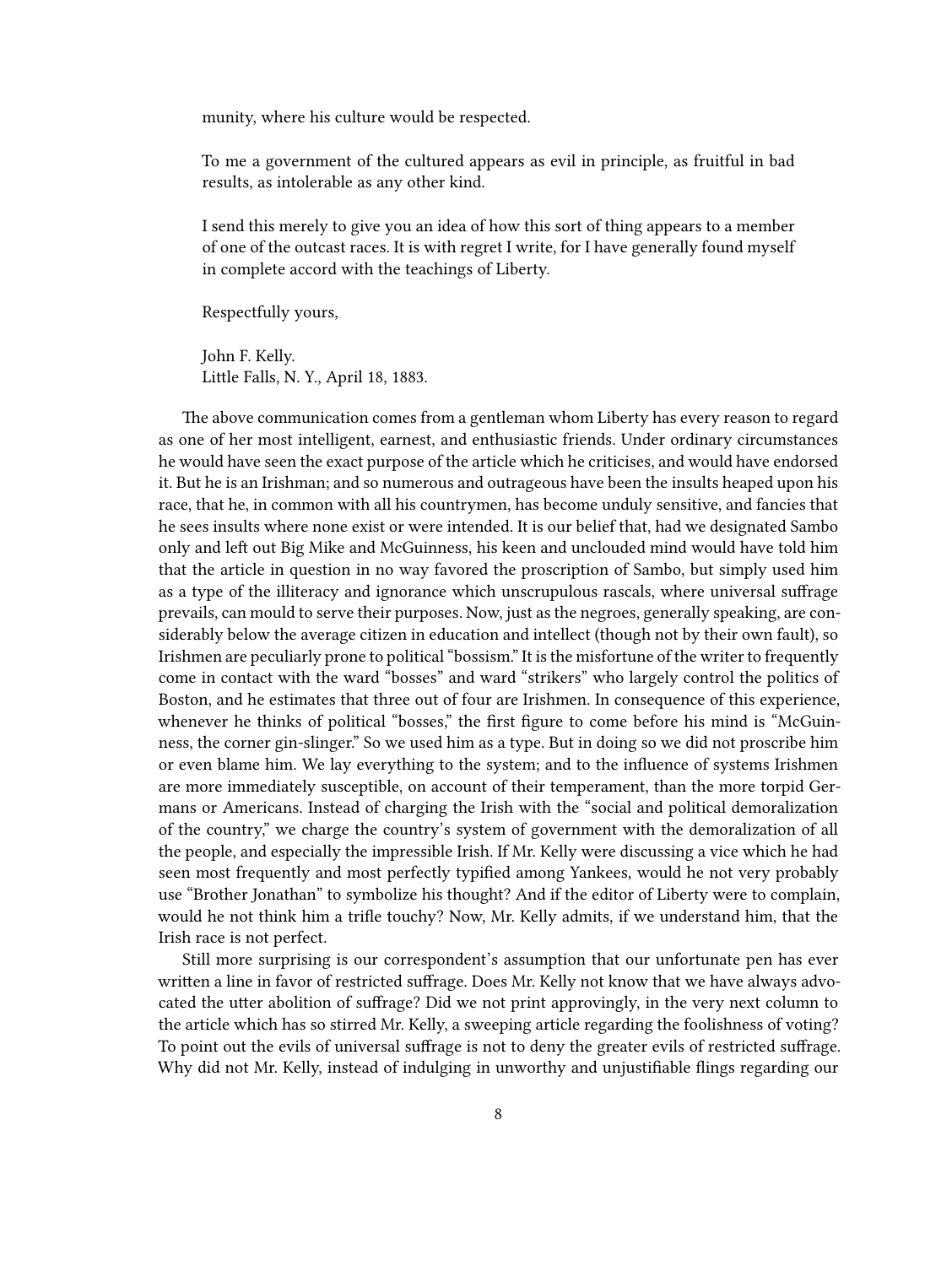motives, read our article to the end, and pay some attention to our unequivocal statement in the closing paragraph that "the Anarchist denies at one stroke the authority of any individual or combination of individuals to govern others without their consent?" Had he done so, he must have seen that this sentence places "race proscription," "government of the cultured," and all other government whatsoever entirely out of the question.

Let it be understood, once for all, that, as far as human rights are concerned, Liberty knows no nationality, but is thoroughly cosmopolitan.

#### <span id="page-8-0"></span>**What Political Verdure!**

The High and Mighty, Supreme, Irresponsible, and Irresistible Government of the United States, having made known its displeasure at the audacity of a few obscure persons in New York City, in presuming to carry and deliver letters within the city at one cent each  $-$  one half the price charged by the great and supreme government itself — whereby, as it alleges, this same great and supreme government … "defrauded" of many thousand dollars per annum — and having commenced the execution of its vengeance upon these audacious individuals, and declared its intention to crush them altogether, the innocent and unsophisticated editor of the New York "World" expresses his surprise in this manner:

The public imagine that the Post-Office is an institution established for their convenience, and to carry their correspondence. The official view, as announced by the Attorney-General, and acted upon by Mr. Pearson [postmaster of New York] is that people correspond with each other in order to provide revenue for the Post-Office.

All this implies that this editor of the "World," whom we must presume to have come to years of discretion, and to be also a citizen of the United States, is nevertheless so verdant that he imagines that the government was made by and for the people, instead of the people having been made by and for the government! Has he always lived in the woods, and known nothing of our political affairs except by hearsay, that he does not understand the palpable fact that the people were made by and for the government, instead of the government's having been made by or for the people? What, we would ask him, does he imagine that mankind were made for, if it were not for the support of governments? What visible means of support has a government other than the people? Evidently none, whatever! What other evidence, then, can this editor expect or desire, in proof that the sole object of the creation of human beings was that they might support governments? What would governments do, we beg to know, if there were no human beings to support them?

The only way in which we can account for the verdure of this editor, is by supposing that he has never held any government office. Give him but the government postmastership of New York, and we venture to say that he will discover, as if by magic, that such beings as men would have never been created, if they had not been needed for the support of government. What else, we beg to know, are they good for? And if they are good for nothing else, who can say that they were created for any other purpose?

We rejoice to know that such stolid ignorance as that of the "World," is not to be permitted to be perpetual, or to become universal; that that great and good man, Senator George F. Hoar, representing the most enlightened State that ever existed, to wit, the State of Massachusetts, is determined to dispel this deplorable ignorance, by the establishment of national schools, in which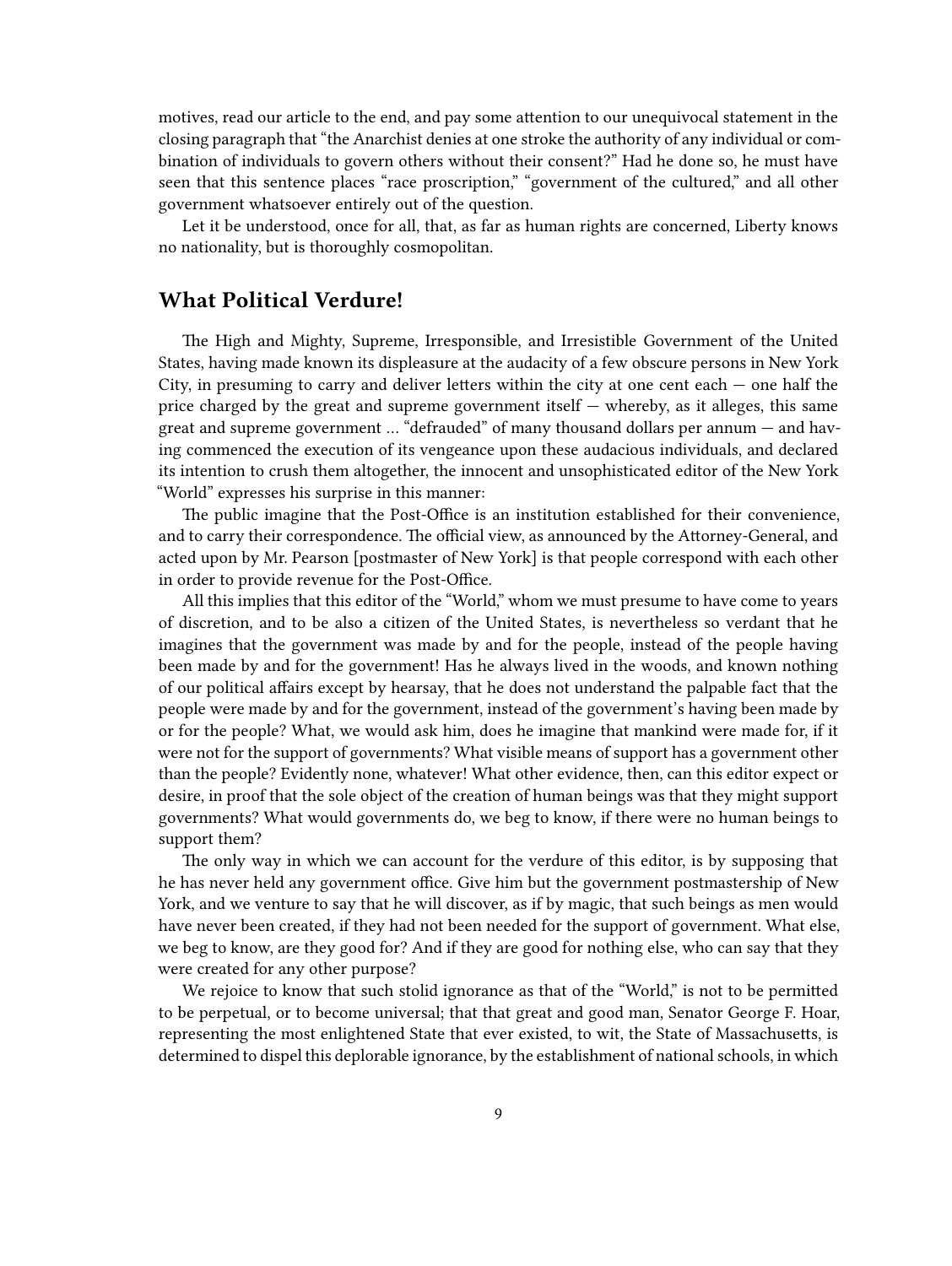shall be taught, henceforth and forever, the great truth that the people were made by and for the government alone, and not the government by or for the people.

# <span id="page-9-0"></span>**The Czar's Latest Victims. [From "L'Intransigeant."]**

New gallows are soon to be erected in Russia. The tribunal before whom the Nihilists recently arrested were tried has passed sentence. The trials were conducted with closed doors. Accurate information concerning them cannot be had, the authorities preserving the most absolute secrecy in regard to the acts attributed to the victims of His Majesty the Emperor of All the Russias.

"L'Independance Belge" lately published a long summary of the indictment. In this document the accused are said to be connected with the "Will of the People," but no precise charge is brought against them.

Bagdanovitsch, who had taken the name of Koboseff, was, it appears, the proprietor of a cheese shop, under the floor of which was found a mine which it was intended to explode under Alexander II., in case Ryssakof's bomb should fail to do its work.

Gratieffski, Klemenko, Boutsevitsch, and Slatopolski are charged with complicity in the execution of the Czar.

Telatoff, Stephanovitsch, Madame Fouschkova, and the others are simply accused of having been engaged in propagandism.

The first hearing is thus described by the correspondent of the "Dix-Neuvième Siècle":

All entrances to the court-room are occupied by policemen, and the room, very dark, has a lugubrious aspect. At eleven o'clock all the accused are brought in. They are guarded by a numerous escort of policemen with drawn swords. *They seem to be suffering severely.* They spend some minutes in embracing and shaking hands, after which they seat themselves on the benches provided for them at the left of the large semi-circular table around which the judges are seated.

Bagdanovitsch, *alias* Koboseff, is a typical Russian; he has a small sandy beard. His exterior gives no idea of his extreme energy, boldness, and shrewdness.

Slatopolski has a satisfied air. Very restless, nevertheless, with bright eyes.

Stephanovitsch looks intelligent, but excessively tired.

Of the seven women, only Mlle. Smirnitskai has a countenance at all ordinary; the others, on the contrary, have a very distinguished appearance and sympathetic exteriors. Madame Pribilova is a hearty of the first order. Mlle. Ivanovskaia, only thirty years old, is pale, thin, suffering; she coughs like a consumptive; one would easily take her to be forty.

After the customary formalities the president of the tribunal inquires the name, age, and profession of each prisoner, and then the witnesses summoned by the prosecution and defence are called, when it is found, to the astonishment of all, that *the State police have refused to allow the witnesses at their disposition — that is, the political criminals already condemned — to appear before the tribunal.*

At noon they proceed to the reading of the indictment, which lasts till three o'clock.

The trials lasted a week. It is needless to say that the attitude of the accused was dignified in the highest degree. None of them entertained any illusions regarding the fate which their "good father Alexander" had in store for them.

On Friday, April 20, at three o'clock in the morning, the tribunal rendered its decree.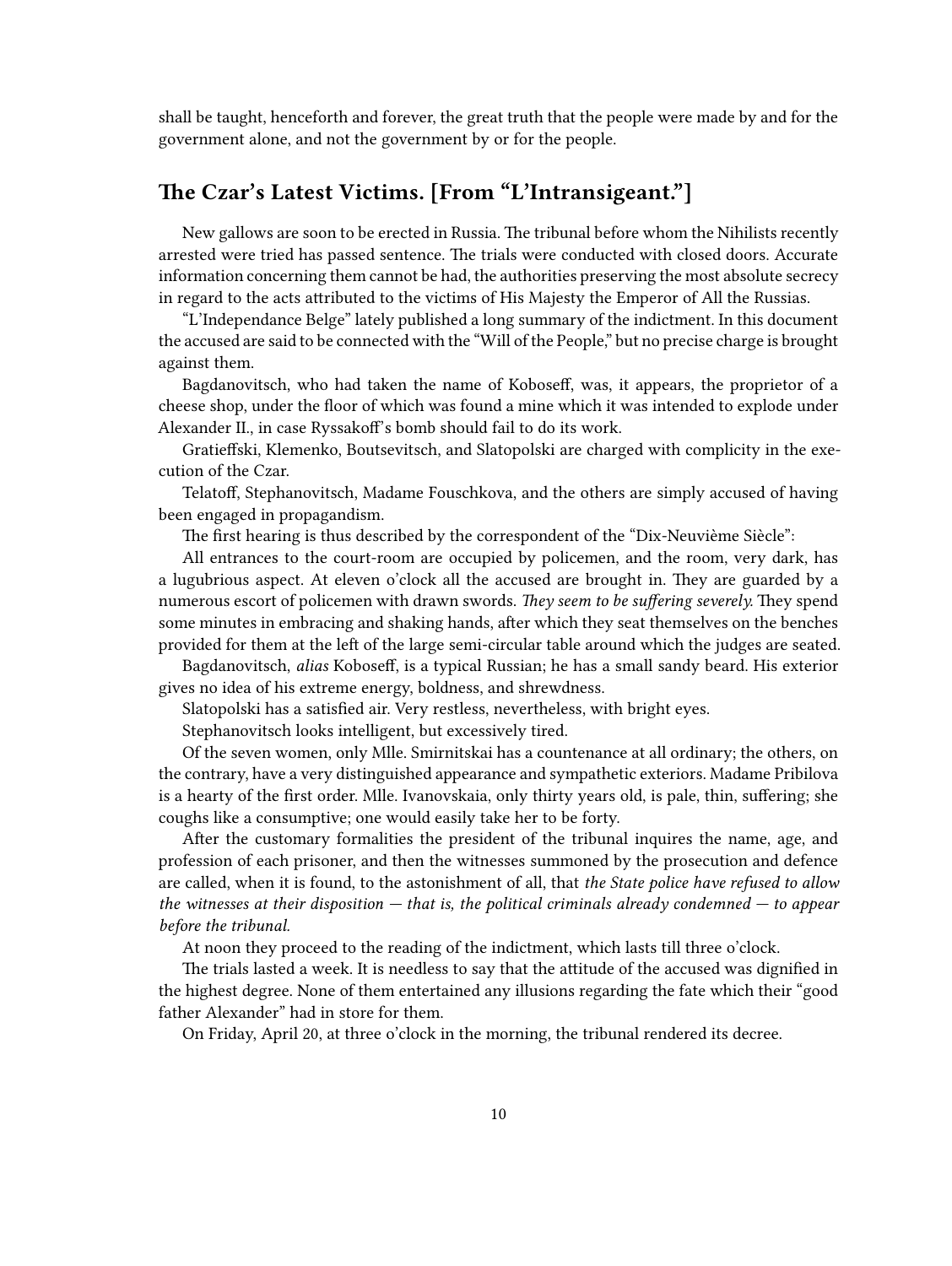Koboseff, Slatopolski, Gratieffski, Klemenko, and Boutsevitsch were sentenced to be hanged; Stephanovitsch and Mlle. Ivanovskaia to hard labor for life; Madame Korba to twenty years; Telatoff, Pribiloff, Mlle. Lisoffskaia, Kalouschni, and Mlle. Smirnitskai to fifteen years; Madame Pribilova to four years; and Boreischa, Madame Alexandrovna, Mlle. Iouschkova, Mlle. Gherscheva, and Gremberg to perpetual exile in Siberia.

Condemnations such as these will not stop the Russian Revolution. On the contrary.

# <span id="page-10-0"></span>**"Max," the Chinese, and Liberty.**

#### *Most Estimable Liberty:*

Your issue for March 17 contains an article, signed "Max," on the Chinese question, to which I take some exceptions. I looks to me as if "Max" was balancing himself between two delicate points,— the principle of Liberty and the expedient of Restriction. Out here at the verge of the continent, at the felloe of the wheel, I don't like to see such wavering at the Hub. Therefore I propose to furnish some starch to stiffen "Max's" moral backbone. How inconsistent it sounds to hear a man talking about being an Anti-Chinese, Anti-Irish, Anti-Jewish, or Anti-any-other man "in the light of Liberty"! How can a man for a moment presume to call himself a liberal — even by implication — and advocate the enforcement of the Restriction Act or any other act which would prevent any man or woman going all over this earth at their own cost? What kind of Liberty is it that would endanger a principle for the sake of educating a generation of disappointed and disappearing speculators up to a point in political economy which only needs a lucid exposition to be accepted by every one but the prejudiced or the crystallized? Can we, for the sake of satisfying a remnant of the poor decaying Argonauts and the refuse of the Sand-Lot, ignore the rights of the rising generation,— their right to come into contact with the personality of all races and the culture of all nations? The irresistible logic of events forced the Asian to our shores. He has as much right here as we have, and we cannot ignore the fact that the natural friction of competing races is one of the great factors in the education of mankind. What natural right have we to say how many Chinamen or other men shall come here? The right to do this is not based upon Liberty, but upon the idea of a permanent governing institution for the support of which men are born, are taxed, and go to war from age to age. Liberty is inconsistent with any such form of government. Liberty assumes government to be a provisional convenience formed by man for the benefit of man and dissolvable at his pleasure. If I have no natural right to put a Chinaman out of this country, I would like to know by what process of political chemistry I can confer this right upon a convention of my peers in Congress assembled. I had no such right; I could not confer it upon a representative; therefore, the Restriction Act is against natural rights, and what is against natural rights is an injury to every human being. In the light of this definition of Liberty, how can we for a moment range ourselves with the men of expediency? It is our duty to stand like a wall of adamant against the political trimmers who would steal the livery of freedom to disguise slavery.

"Max" asserts that the decline of wages which occurred here at the completion of the Central Pacific Railroad was due to the land-grabbing schemes connected with and growing out of this monstrous monopoly. This, in my opinion, does not give the true reason; it is more in accordance with natural law to assume that the railroad acted as a channel connecting two communities: one old and populous, overflowing with capital and its results; the other young and sparsely settled,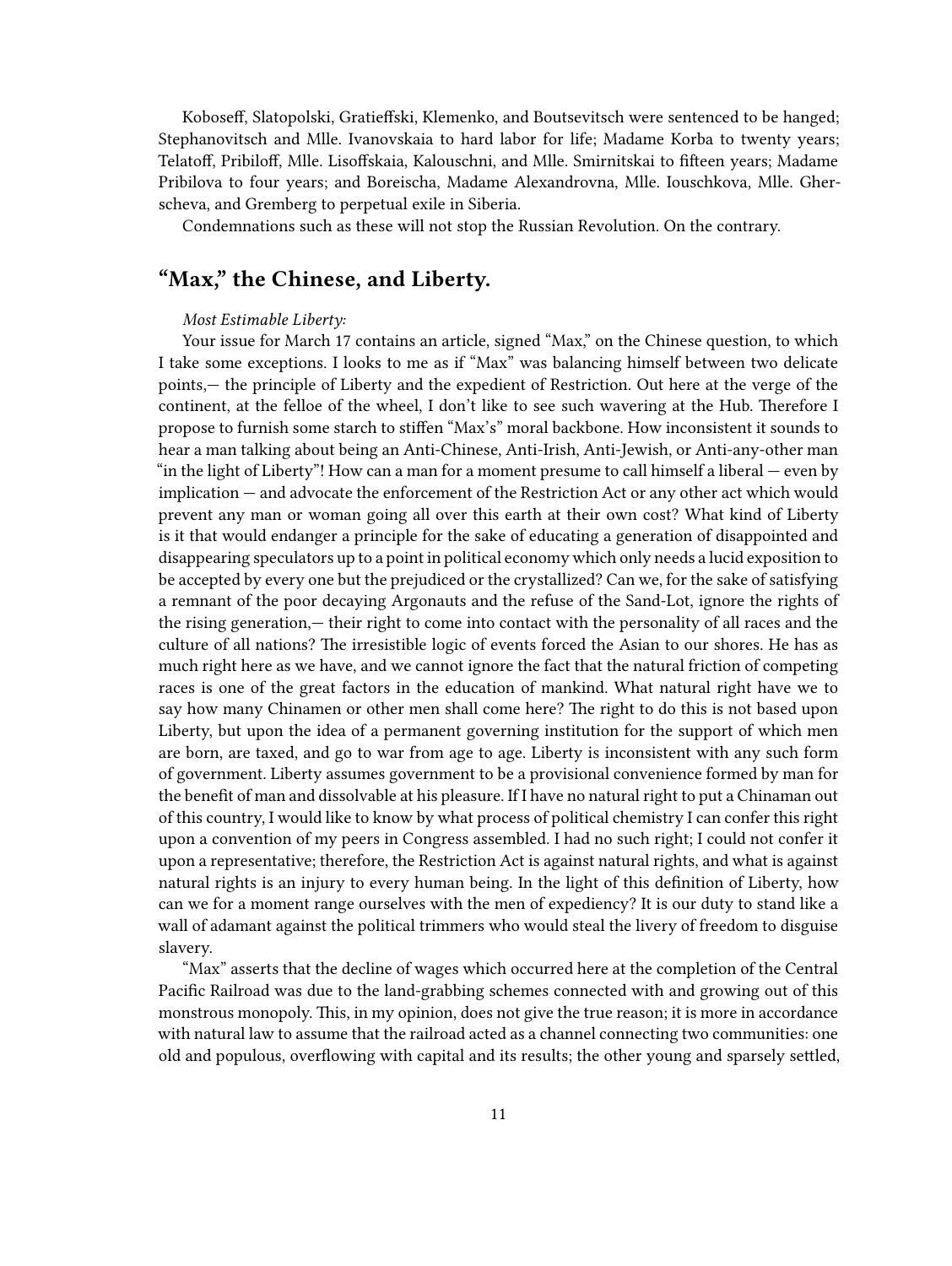with little capital to invest in manufacturing enterprise. The overplus capital and labor of the East rushed along the Central Pacific channel until the regions supplied by it and its tributaries were saturated with the results of cheap capital and labor. Force moves in the direction of the least resistance and tends to an equilibrium. The flow is still westward. We have not yet reached an equilibrium. Notwithstanding our so-called inexhaustible supply of Chinese cheap labor, we have never been aide to supply ourselves with boots and shoes or cigars,— the two products mostly influenced by "John"; and at no time would the Sand-Lotter wash his own shirt,— therefore, the Chinese washerman is a permanent institution. How "Max" could for a moment consent to a restricted emigration I cannot see, especially as he admits that every man's wages under a just system would be his product or its equivalent, or, in other words, adopts Mr. George's doctrine of wages, viz., every man that produces furnishes his own wage fund.

This I accept as an economic truth, and I think it has only to be accepted to settle the Chinese question forever as far as its economic relation is concerned; but the difficulty is that there has always been a race antagonism. It sticks out very plainly in what is called the Anglo-Saxon. Are not my countrymen a living, or rather a dying example of this fact? Is there not a prejudice all over the English speaking world against an Irishman? Have I not heard from my earliest years how the Celt by his very nature was unfitted for self-government; that his presence here was the sole hindrance to an honest administration of the law; that his laziness was the cause of his poverty, and all that sort of thing? As a fellow-laborer, I accept the Chinaman as a blessing. He comes here and without fuss accepts the conditions of our economic system on the battlefield we have chosen ourselves, and calmly wins the prize offered to persistent labor. His advent will show us the rottenness of our industrial system better than any other single event of the age. As a man of Irish birth, I would advise my countrymen here in the United States to accept the economic situation as we find it. We certainly can get as much, even in competition with the Chinese, as our English cousins ever gave us; and, if we are the superior race we sometimes claim, we have no cause to fear the result. To those familiar with the subject nothing new has been said, and, if an apology is necessary, it is that I wish our Eastern friends to know that here on the picket line there is at least one sentinel who views this subject "in the light of Liberty."

Patrick J. Healy.

Sax Fuancisco, April 2, 1883.

# <span id="page-11-0"></span>**The Civilizing Power of Dynamite.**

The appearance of the following editorial in a recent issue of the New York "Home Journal," the leading organ of fashionable society, and dependent for its patronage solely upon the privileged classes, is one of the most remarkable phenomena of these remarkable times. It is the best defence of the use of dynamite that we have ever seen, and was evidently written by some one who has thought deeply upon the subject. We commend these bold but philosophical utterances to the penny-a-liners who fill the columns of the daily press with frantic and superficial ejaculations about the "cowardly depravity of the modern revolutionist."

We may denounce dynamite with righteous indignation, but we must acknowledge the revolution it is effecting in the arts of offence and defence. As gunpowder and rifled cannon and railroads changed the former methods of war, so this new agent has shifted again the balance of power, reducing still further the supremacy of brute force and mere numbers. Great armies and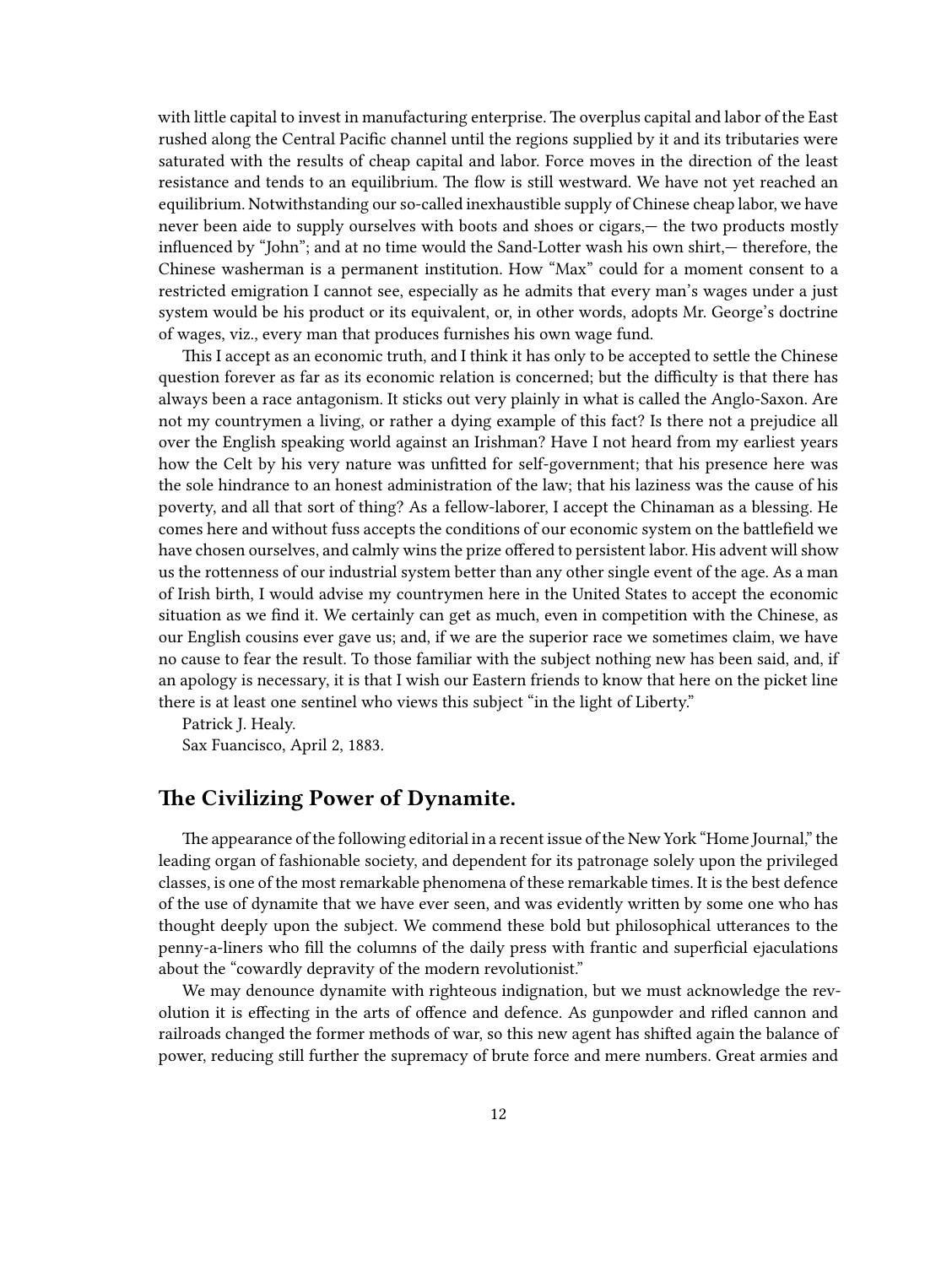vast cities are, indeed, a source of weakness in dynamite warfare, furnishing, as they must, the most vulnerable points of attack for its wholesale destruction. A barren rock in the secret mountains of Switzerland, with its dynamite laboratory and convoys by air or land, may set at naught all the standing armies of the proud Garman empire, and drop annihilation upon its walled cities at any hour by night or day. At this moment a single wayfarer, with dynamite in his pocket, throws the cities of England in greater terror than would an army of a hundred thousand men landing at Dover, with only the ordinary weapons of guns and sabres. A handful of hunted, homeless Nihilists are able to terrorize all the Russias, forcing its Emperor to live the life of a fugitive, and making his very coronation a problem of chance. Jupiter with his lightnings was scarcely more a master of the ancient world than is the mob with its bomb of dynamite the avenging Fate of modern monarchies.

At first glance the dynamite tomb seems an implement of fiends, but a closer view discovers in it a potent minister of good. All triumphs of science and invention work inevitably in the end for the people. It is these scientific victories which have made the populace of to-day other than the slaves and chattels of the ancient civilizations. But for these "the divine right of kings" would still dominate the world, and the great mass would be but cheap material to build the tombs of the Pharaohs. Every advance in science has given the people an additional hold of the sceptre of power. Sometimes by an increase of the general wealth, as in the case of the steam engine, the loom, the sewing machine, sometimes by a general multiplication of the means of destruction, as in the invention of gunpowder, cannon, and firearms, making a single man often more formidable than a phalanx of ancient swordsmen. Every increase in the destructiveness of weapons of war has brought increased respect and importance for the individual war-maker.Thus to-day the poorest Nihilist with his dynamite is an object of more consideration from the Czar and his nobles than would be forty thousand serfs of the olden time armed simply with staves and forks. As a direct consequence the case of these poor malcontents will be more heeded than it has been heretofore. Not even proud England can escape the alternative. She may resist for a time and try laws of excessive rigor, but at last she will come to respect this bidden force and find it wiser and cheaper to cultivate the Irishman's good will than his ill will. Thus it will be found, when the first mad outburst of murder and destruction has cleared away, that there will follow throughout the world a more ready disposition on the part of governments to listen to the petition of the humblest classes of the community, and to see that no burdens of unjust laws are maddening them to revolt. The consequence will be an era of comparative peace and good will, greater stability and less frequent revolutions in governments, and the eventual abolition of standing armies. This consummation can evidently be achieved most directly by some agency like the perfected dynamite bomb and electrical battery, which will make great armies useless, make them mere targets for destruction en masse, instead of reserves of strength. In the future, little corps of engineers with telescope, batteries, and balloons will take the place of the lumbering armies of the past, and finish in a few days, perhaps hours, what in olden times would have been a thirty years' war.

These effects will be observed wherever the dynamite wave reaches; horror and attempts at repression at first, then the better counsels of discretion and humanity, and at last a genuine recognition of the brotherhood of the despised classes, and a sincere purpose to relieve their estate and remove from them all unjust discriminations. We say unjust discriminations, for it is incredible that all this discontent, this unanimity of outcry, should appear through all Europe without some serious justification in bad laws. It is not human nature to wince without pain;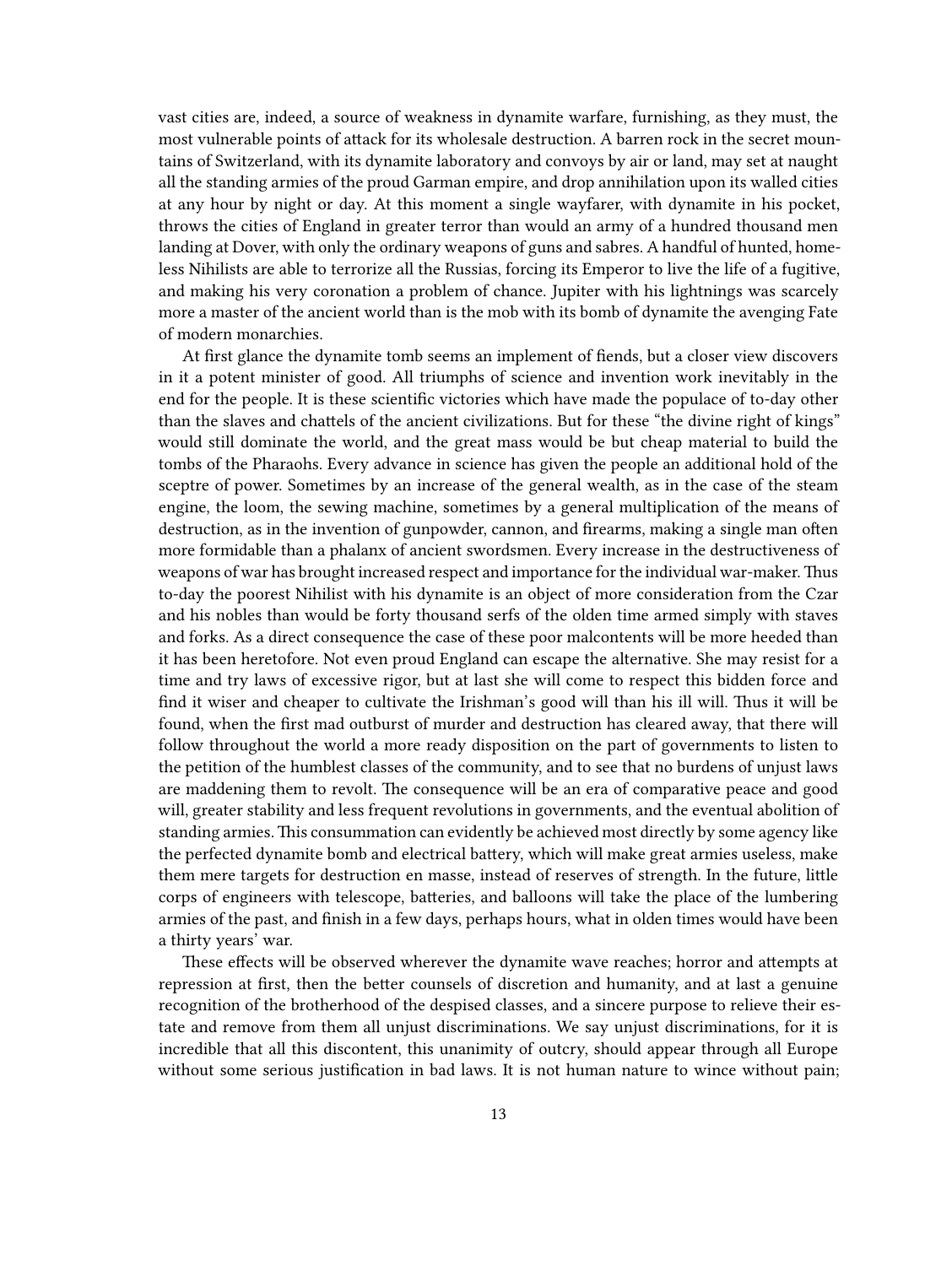and in all ages the common people have been more ready to accept and endure impositions than to rebel without cause against fair and equal institutions. It is a weakness in all governments to favor the rich at the expense of the poor. Monarchies are avowedly governments of privileges for the few; but even republics cannot quite counteract the tendency of power to gravitate to the powerful. Here is New York, which has been a hundred years perfecting its system of free institutions, and yet how many of its laws discriminate against the poor in plain defiance of principle? Happily the case is not one to call for the interposition of dynamite, but the discriminations are irritating to the classes discriminated against, and tend to alienate them from the State which they should look up to as a sure protector, and love as a second father. Without such regard from the humblest, from the great mass of the people, no government can stand in entire security. And it will be well for our legislators to heed the warning that comes to us from Europe, and to give due diligence to hunting out from our statute books all traces of vicious, partial, and superflous laws, and especially such as tend to keep up the old antagonisms between the poor and the rich.

#### <span id="page-13-0"></span>**Degrees in Sexual Morality.**

The following article, contributed to "L'Intransigeant" by that brilliant writer, Gramont, contains volumes of philosophy:

The other day I was at Mrs. A. B.'s. A charming woman, though very conservative. She looks upon me as a frightful drinker of blood. But she suffers my visits out of whimsical caprice.

"What has become of your friend Henriette?" I asked her.

"Henriette K., who married Mr. C. D.?"

"Yes."

"Mrs. C. D. and I see each other no more."

"Ah! something has come between you?"

"Nothing at all. But Henriette was not married at church."

"What is that to you?"

"That is much to me. I have religion. In my eyes the religious marriage is the only one that counts. The civil marriage goes for nothing. For me to receive Mrs. C. D., who is married only civilly, would be equivalent to receiving a woman who had not been married at all. You do not understand?"

"Indeed, I do not!"

"You have no moral sense."

A few days later I happened to be at Mrs. C D.'s.

"It is some time," I inquired, "since you saw Mr. E. F."

"Mr. E. F.? I have not seen him since his marriage."

"Ah!"

"Does that astonish you?"

"Why, yes."

"Are you not aware, then, that he married his mistress?"

"Well?"

"Well! I do not wish, to receive Mrs. E. F."

"Why so?"

"Because she has been the mistress of E. F."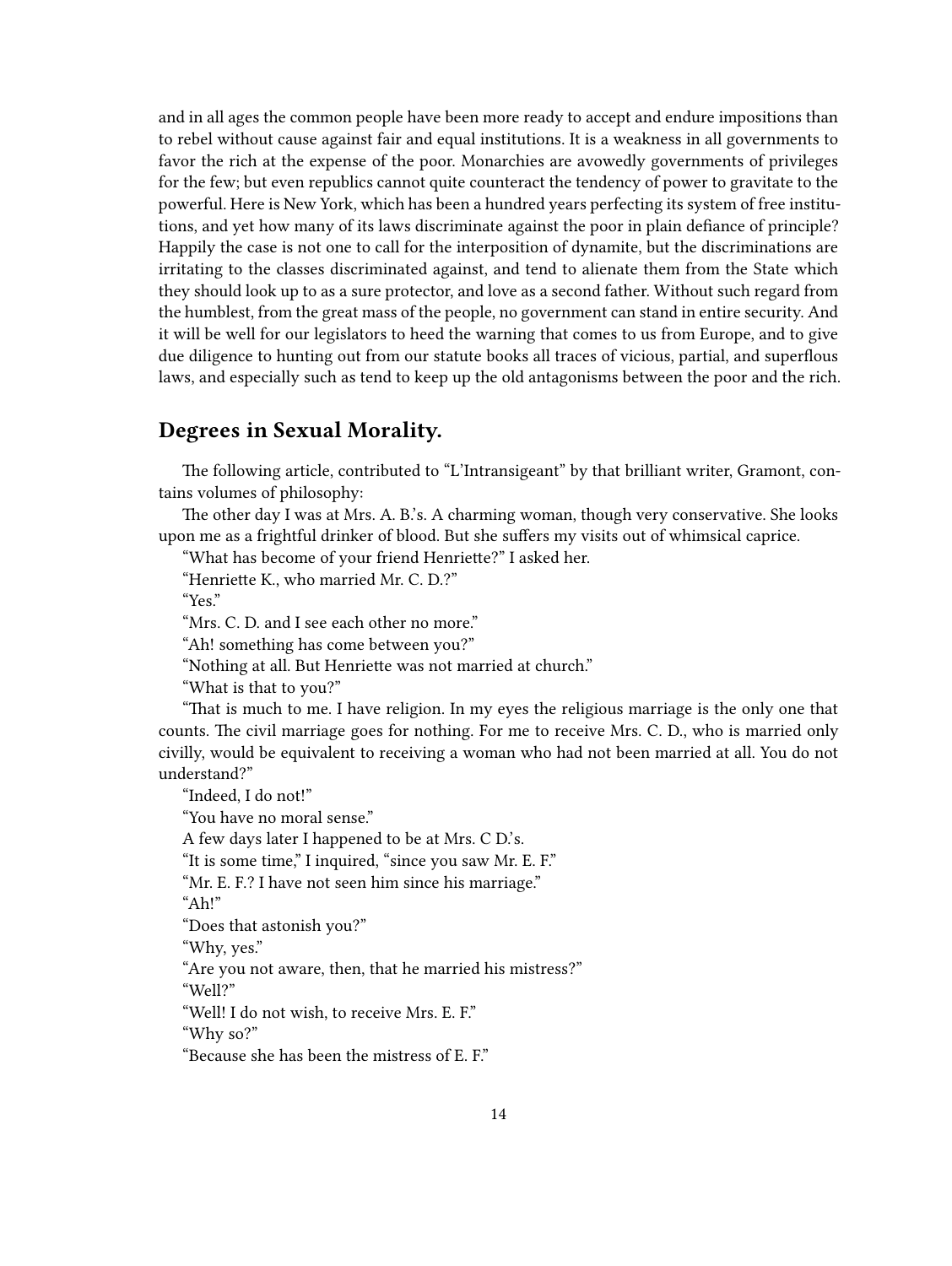"But is she not now his wife?"

"That is nothing. She *has been* his mistress. That is sufficient reason why I should not wish to form her acquaintance. If I were to receive mistresses whom their lovers have married, I should soon have to receive those whom their lovers intend to marry! You think me absurd?"

"A little."

"You have no moral sense."

On a subsequent evening, when I was calling on Mr. E. F., his wife in her turn said to me: "Would you believe that E. F. actually wished to introduce me to his friend G. H.?"

"Ah! And why not?" "G. H. *and his wife!*"

"Well?"

"I do not wish to receive Mrs. G. H. Are you not aware that, before marrying G. H., she was his mistress, and that" —

At this point I looked at Mrs. E. F. with so stupefied an air that she divined my thought, and, interrupting herself, said:

"Oh, I know what you are going to say,— that I, too, lived with my husband before marrying him. But I have lived with him only. I was a maiden when I first knew him. While Mrs. G. H. not only was once the mistress of G. H., but had previously been the mistress of several gentlemen. There is a distinction there. Do you see it?"

"Not very clearly."

"No? Then you have no moral sense."

"Faith!" said I to myself, "since all these ladies, who agree so little with each other, agree in denying me the moral sense, I begin to believe that I really am devoid of it."

Moreover I learned afterwards that Mrs. G. H. also had the moral sense, or at least had acquired it.

For I found that she was unwilling to receive a couple who had lived together for ten years, but were not married at all.

Finally, the other morning, I met Mariette on a street corner. It was very early. Mariette had come from I don't know where. Not from her house, for she told me she was on her way there. She had her corsets in her hand, wrapped in a newspaper.

"How tired I am!" she said to me; "buy me, please, a cup of coffee."

At the coffee-house, while Mariette soaked buttered bread in a bowl filled with yellowish liquid, I related to her the bits of conversation which I have reproduced above.

"Oh, well! I," she cried,— "I am not like that. All these ladies, from the one who was married both at the mayor's office and at the church to the one who is not married at all, may come to my house; I will give them all a hearty welcome. If I were in funds to-day, I would even ask them all to breakfast."

A good girl, this Mariette! Not prudish. Without prejudices.

Unhappily, I fear that she has not much moral sense.

# <span id="page-14-0"></span>**A Foe to His Own Cause.**

Anthony Comstock, having been foolish enough to pass severe strictures upon Judge Nelson's conduct of the Heywood trial, the New York "Sun" comments thus pertinently: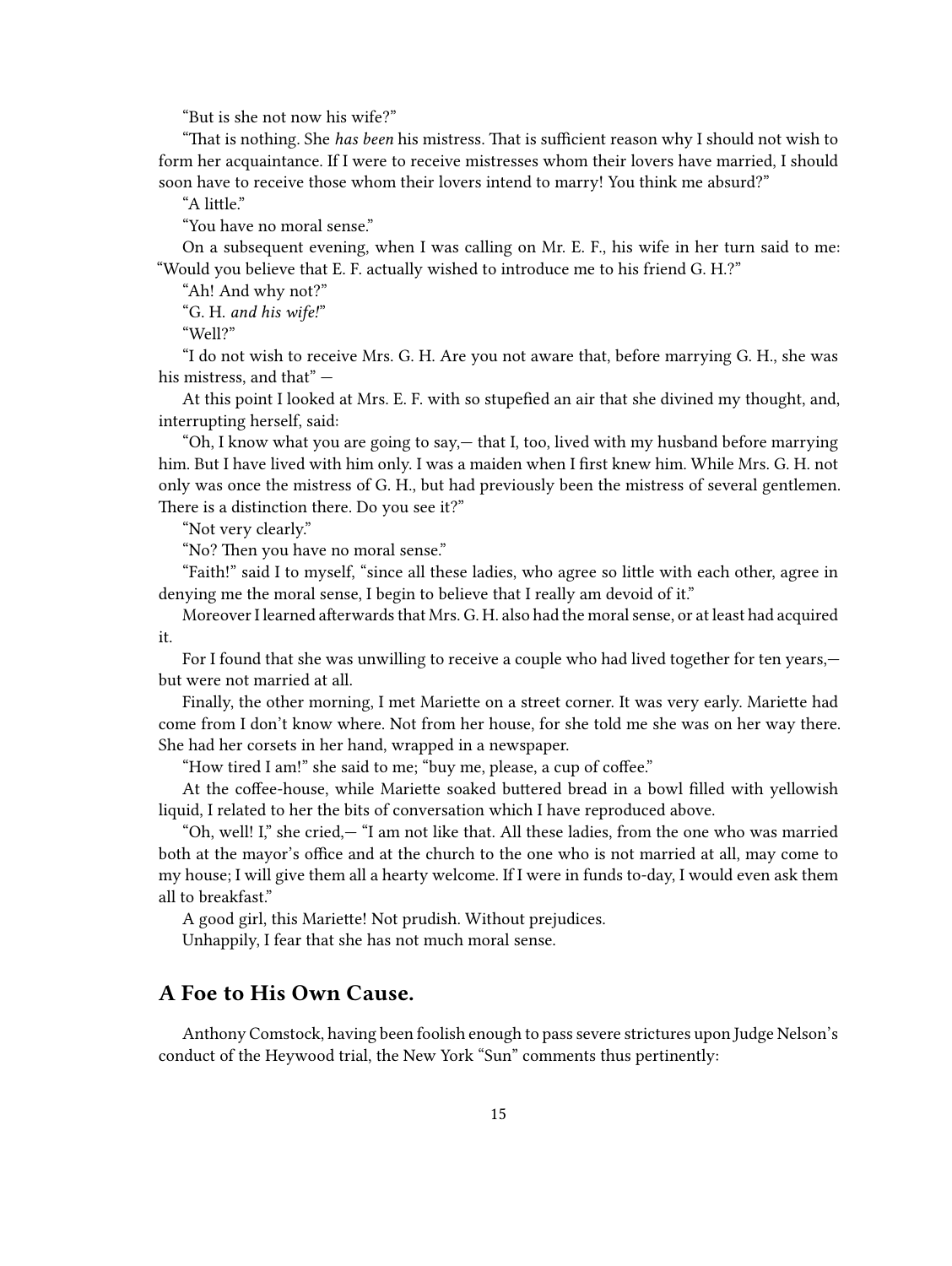A discreet and prudent person in the place of Mr. Anthony Comstock could probably do a great deal of good in the detection and prosecution of the particular forms of crime to which that notorious enthusiast devotes his retention.

The cause which he professes to have at heart, however, can never be promoted by such harangues as that in which he indulged at Boston on Thursday.

Speaking there before the New England Society for the Suppression of Vice, Mr. Comstock publicly declared that in the course of a recent trial in the Circuit Court of the United States, in that city, "the court was turned into a free-love meeting."

The indictment, he went on to say, though it was perfectly good, was overruled on a technicality, and he distinctly charged the Judge with having "practically endorsed and encouraged" the prisoner's transactions in circulating vicious literature.

Now, of course, no person familiar with his history believes that Mr. Comstock is competent to form an opinion worthy of respect as to the conduct of a court which has decided against his wishes. Intelligent people, whether they know anything about the man or not, will also naturally doubt the justice of such an attack upon learned and reputable judges, whose fitness no one else has ever questioned. But too many of Mr. Comstock's hearers are apt to receive his statements with implicit faith, and are thus led to believe that those who should administer the laws specially designed for the maintenance of good morals are faithless to their trust.

Hundreds of prominent citizens in New York and elsewhere contribute money every year to enable Mr. Anthony Comstock to carry on his work. Do they propose to sustain him in baseless assaults upon honorable public officers, such as the attack to which we have called attention?